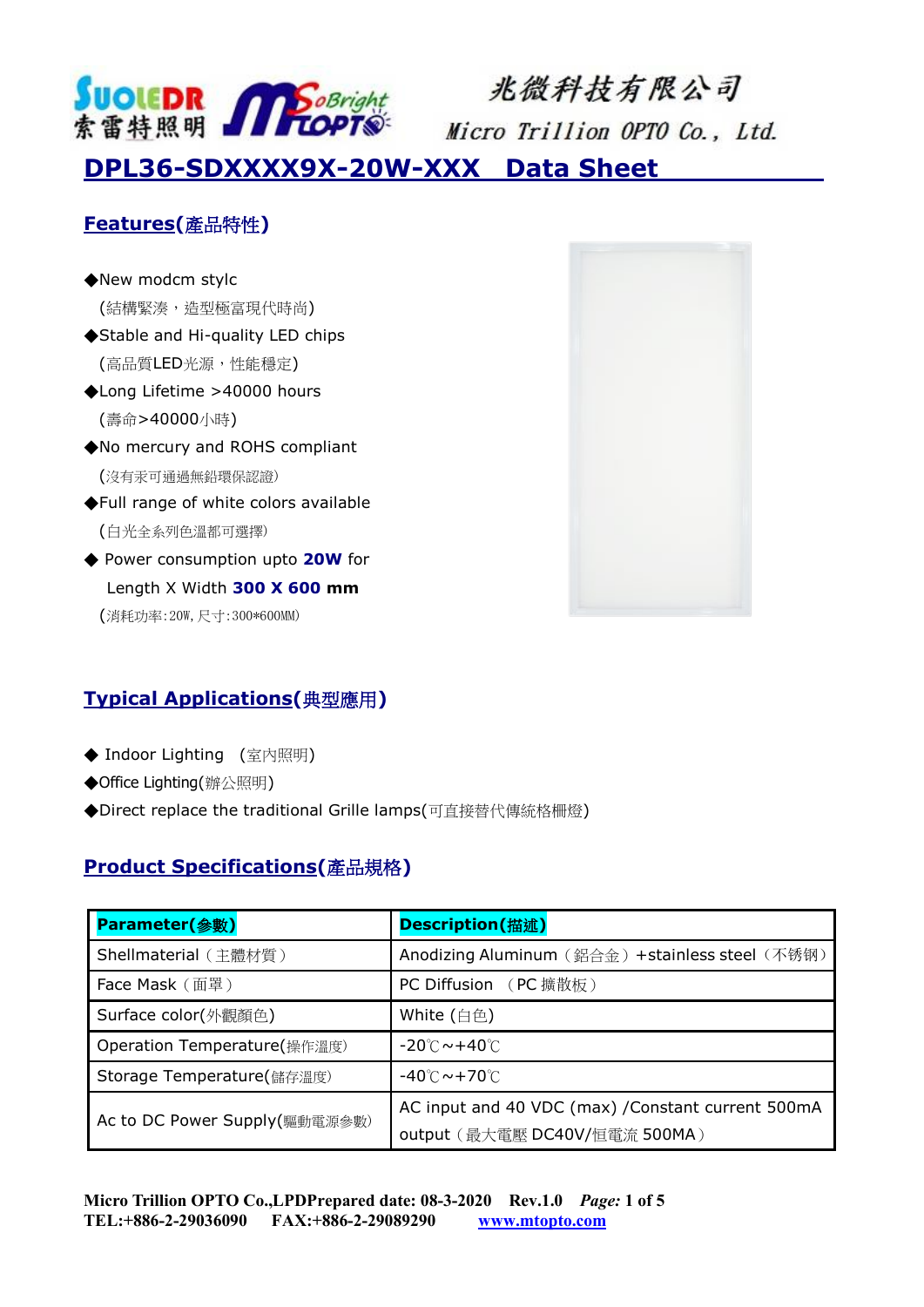

# 兆微科技有限公司

Micro Trillion OPTO Co., Ltd.

# **DPL36-SDXXXX9X-20W-XXX Data Sheet**

#### **Part Number Explanation(**產品編碼**)**

| Style(款式)              | Model(產品類型)            | Specialcode(尺寸規格)      |  |
|------------------------|------------------------|------------------------|--|
| DPL36-SDXXXX9X-20W-XXX | DPL36-SDXXXX9X-20W-XXX | DPL36-SDXXXX9X-20W-XXX |  |
| D:Straight down (直下式)  | PL:Panel Lights (面板燈)  | 36: 300*600mm          |  |

| LED Type(LED 類型)       | CRI(顯色指數)              | $CCT(\hat{\theta}$ 溫   |  |
|------------------------|------------------------|------------------------|--|
| DPL36-SDXXXX9X-20W-XXX | DPL36-SDXXXX9X-20W-XXX | DPL36-SDXXXX9X-20W-XXX |  |
| S: SMD LED             | $D: \geq 80$ Ra        | 30: 2500~3500K         |  |
|                        |                        | 40: 3500~4500K         |  |
|                        |                        | $60:5500\sim 6500K$    |  |

| Cover(導光面類型)           | Input Voltage(使用電壓)    | Power Factor(功率因數)     |  |
|------------------------|------------------------|------------------------|--|
| DPL36-SDXXXX9X-20W-XXX | DPL36-SDXXXX9X-20W-XXX | DPL36-SDXXXX9X-20W-XXX |  |
| B: Haze (擴散面)          | A: AC 175~265V         | $9: \ge 0.9$           |  |
|                        | C:AC $90\sim305$ V     |                        |  |

| Power Specification (電源類型)      | Wattage(消耗功率)          | Certification (安規類型)         |  |
|---------------------------------|------------------------|------------------------------|--|
| DPL36-SDXXXX9X-20W-XXX          | DPL36-SDXXXX9X-20W-XXX | DPL36-SDXXXX9X-20W-XXX       |  |
| F: No certification(無安規認證)      | 20W:20W                | -: BSMI certification (台灣認證) |  |
| C: Safety certification (有安規認證) |                        | CE:CE certification (CE認證)   |  |

#### **Specifications of Haze Cover Series(**光電參數**)**

| Model No. (產品型號)                 |                              | DPL36-SDXXBX9X-20W-XXX |      |
|----------------------------------|------------------------------|------------------------|------|
| Parameter (參數)                   |                              | Min.                   | Typ. |
| Power Consumption (W) (消耗功率)     |                              |                        | 20   |
| Net Weight (kg) (產品重量)           |                              |                        | 0.85 |
| D30(2500~3500K)                  | Luminous Flux(lm) (光通量)      |                        | 1950 |
| D40(3500~4500K)                  | Illuminance @ 1m(lux) (1米照度) | 390                    |      |
| $D60(5500 \times 6500 \text{K})$ | Luminous Flux(lm) (光通量)      |                        | 2100 |
|                                  | Illuminance @ 1m(lux) (1米照度) | 420                    |      |

Power Consumption, Weight, Luminous flux measurement allowance is ±15%.

All specifications involving life and performance are based upon a 25°C ambient temperature.

(以上資料公差為±15%、測試的資料是在25°C的環境溫度下進行)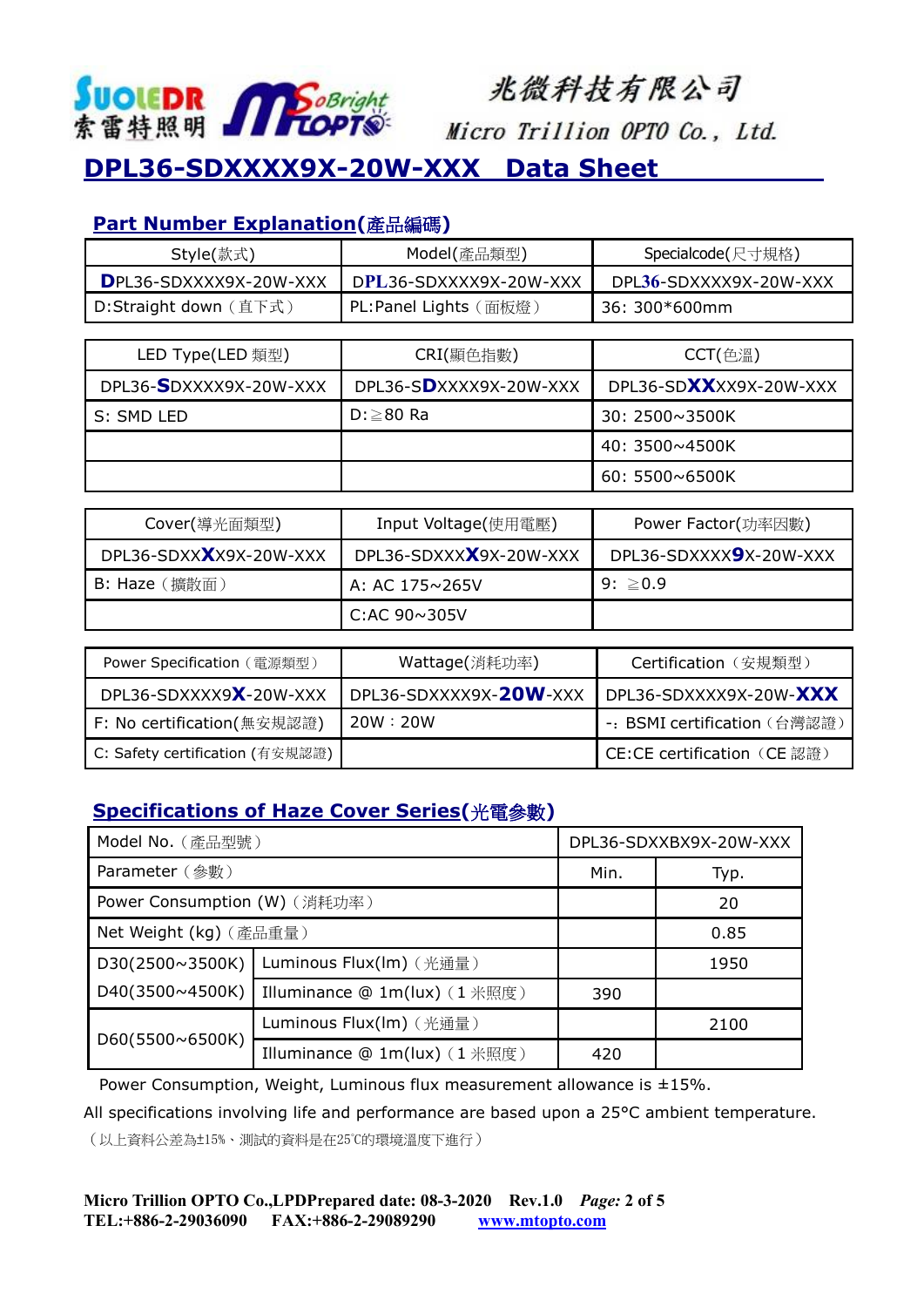

兆微科技有限公司

Micro Trillion OPTO Co., Ltd.

## **DPL36-SDXXXX9X-20W-XXX Data Sheet**

### **Mechanical Dimensions**(產品尺寸圖)



Notes(注釋): 1. Dimensions are in millimeters(上圖尺寸資料單位為:MM)

2. Tolerances unless dimensions ±3mm (沒注公差的數據公差為:±3mm)

## **Installation(**安裝**)**

#### 一、 Embedded installation of led panel light(嵌入式安裝)

1、remove the ceiling 2、make sure the power wires connected

(取下天花石膏板) (連接好電源線)

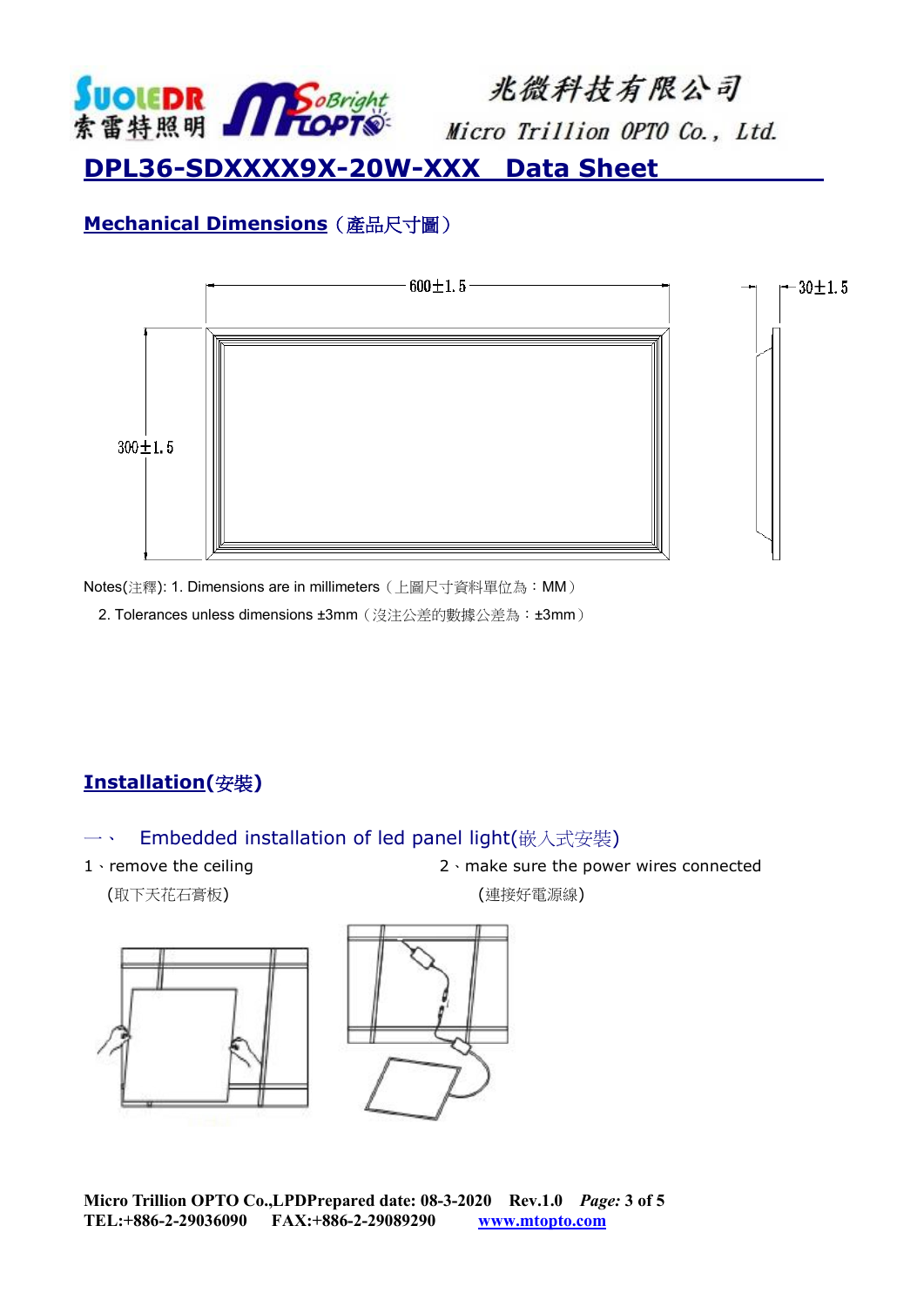

3、make the panel light placed 4、make the panel light and the ceiling above the ceiling lanterns position adjustmentaligned, (將平板燈放在吊頂卡位上) then you can open and lighting (將平板燈放平穩後,便可通電使用)





#### 二、 Suspension installation of LED panel light(吊裝式安裝)

- above panel lamp the ceiling top
- 1、make the corner fixing parts installed 2、make the corner fixing parts installation
	- (取下卡座,自攻螺絲裝入卡座內) (將卡座固定在天花板上)



**Micro Trillion OPTO Co.,LPDPrepared date: 08-3-2020 Rev.1.0** *Page:* **4 of 5 TEL:+886-2-29036090 FAX:+886-2-29089290 [www.mtopto.com](http://www.mtopto.com/)**